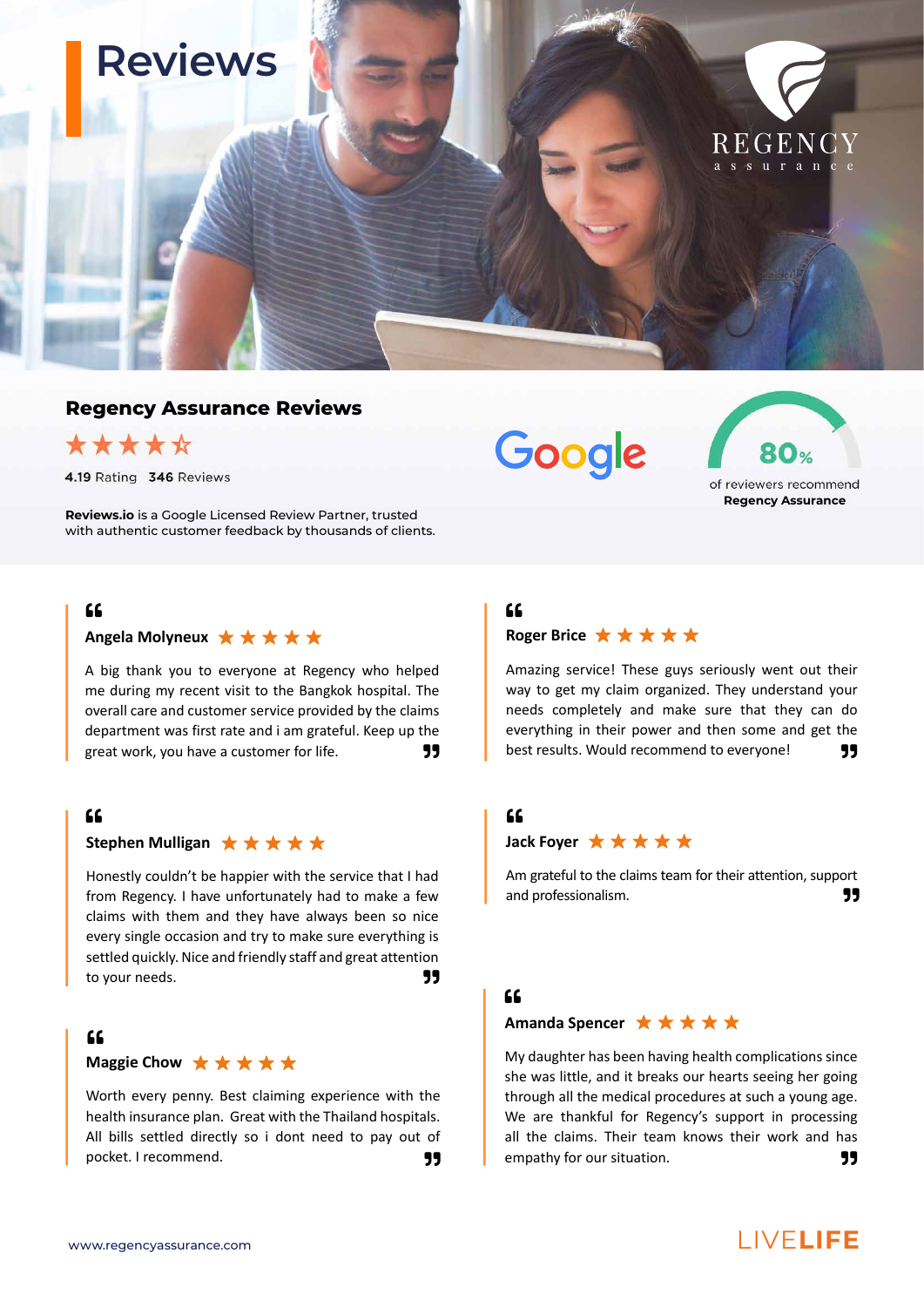#### $C$

Zach Terry  $\star \star \star \star \star$ 

I felt confident with Regency since the moment I received my first quotation. Everything was clear and detailed and they responded very quickly to my queries.

They provided me with different options for my wife and kids as well. Excellent value for money, with many inclusions I wasn't able to find elsewhere and very good service! **DuoTes and Service** of the service of the service of the service of the service of the service of the s

# $66$

#### **Robin Norris** ★ ★ ★ ★ ★

Helpful is an understatement. The person who was dealing with my claim went out of her way to ensure that all the correct documents that I needed were collected so that I could reclaim my money.

The reason I wanted to leave this review is because they could have easily just said no like most insurance companies but Regency really made sure that everything was ok for me.

### $f$

#### **Emma Blake** ★ ★ ★ ★ ★

Simply brilliant!

Not only do they check in from time to time to make sure that I am happy with everything but they provide personal trainers, nutritionists, counsellors and more. Did not expect this from an insurance company and I am amazed. I've only made one claim with them so far and it was so simple and fast  $\overline{\phantom{a}}$  and  $\overline{\phantom{a}}$  and  $\overline{\phantom{a}}$  and  $\overline{\phantom{a}}$  and  $\overline{\phantom{a}}$  and  $\overline{\phantom{a}}$  and  $\overline{\phantom{a}}$  and  $\overline{\phantom{a}}$  and  $\overline{\phantom{a}}$  and  $\overline{\phantom{a}}$  and  $\overline{\phantom{a}}$  and  $\overline{\phantom{a}}$  and  $\overline{\phant$ 

#### $C$

#### **Isabella Perez** ★ ★ ★ ★ ★

Very fast response to what I needed. Supportive staff who care about what has happened and want to make it better as quick as they can **99** 

#### $C$

#### **Jolene Kennedy ★★★★★**

Great health insurance, especially good if you living overseas for long period.  $\Box$ 

# $C$

#### Ben Stewart **★ ★ ★ ★ ★**

I bought my policy with Regency a year ago and I am planning to increase my plan upon my renewal. Great benefits and worth it. Thank you for the good service.

# **99**

# $f$

#### **Richard Blake ★★★★★**

Am very happy with the plans. Have both health and life insurance cover with Regency. Never used the life, obviously... used the health a few times.

Claims settled quickly with no issues or problema. Professional amd friendly people. **The COTE-RIGHTS** 

#### $66$

#### Pierre Ricaud **★ ★ ★ ★ ★**

Good health insurance policy backed up by a friendly and professional team. Questions are answered quickly and they are quite helpful when using the cover. **JJ** 

#### $66$

#### **Charlotte Barthes** ★ ★ ★ ★ ★

I am very happy with the support the medical staff at Regency have given over the last couple of year. Their knowledge and experience is really good and being able to access them whenever i need to has been great. 100% recommend! **99** 



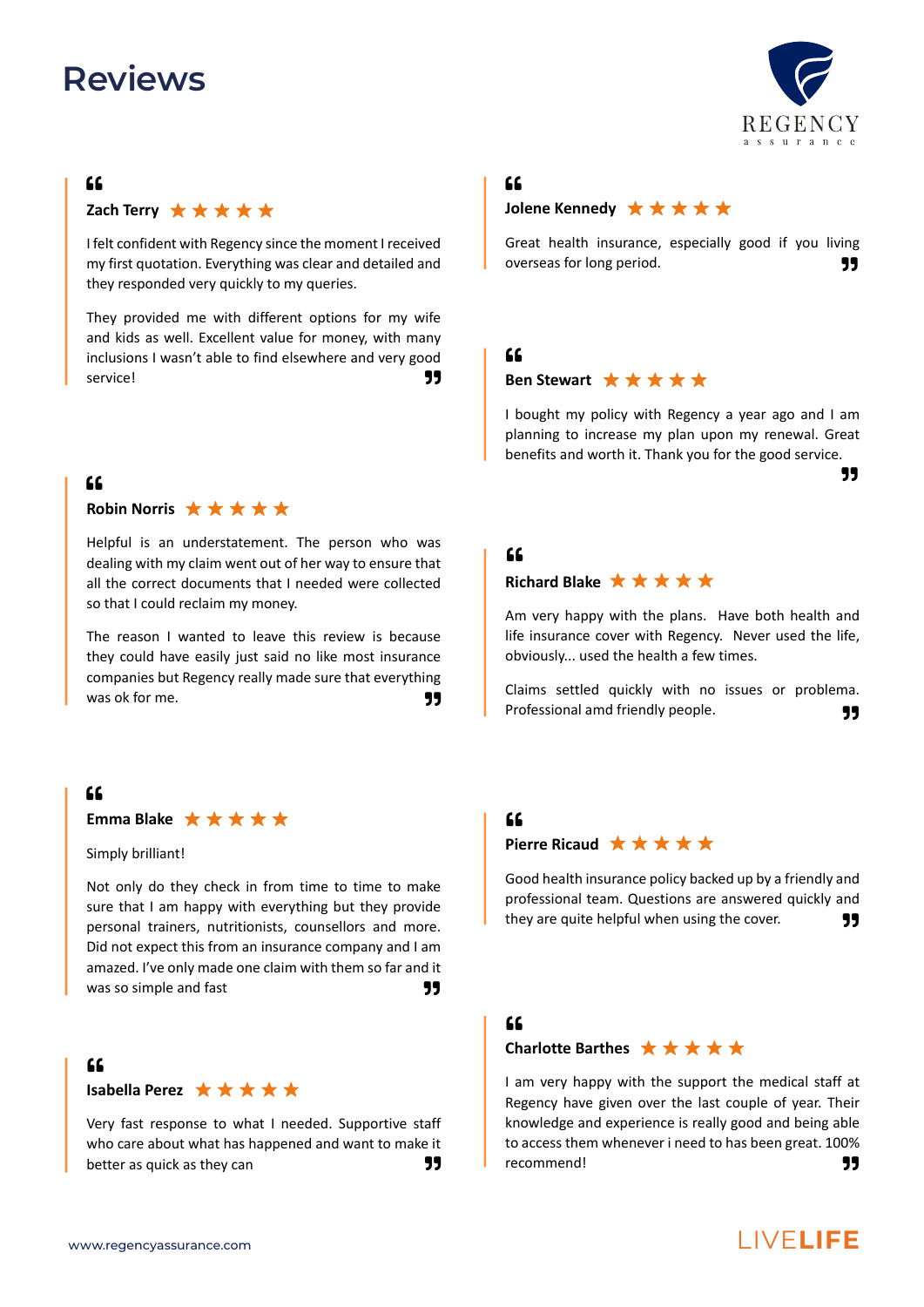#### $66$



Living in Asia for the last 20 years, this has been the best health insurance cover and the best experience i have had with an insurance company. 99

### $66$

#### Chelsea McCarthy **★ ★ ★ ★ ★**

Regency have been so helpful. I was involved in a bike accident and rushed to the hospital. My partner had called them to tell them what happened and they sorted everything out, even calling the hospital to let them know I was on the way. Their friendly service, match with the added benefits are so good and (in my opinion) great value for money!

# $66$

#### Andrew Bole **★ ★ ★ ★ ★**

Surprisingly good for an insurance company. Regency have been able to change my mind about the industry.

QUOTE-RIGHT

#### $66$

#### Georgie Robertson **★ ★ ★ ★ ★**

I made a claim a couple of weeks ago and it couldn't have been smoother. The customer service lady was so nice and super helpful. She also told me about a nutrition program that they have, which is so good! I think these guys are great!

#### $\epsilon$

#### **Nathan McBride** ★ ★ ★ ★ ★

Just made a claim and the service was fantastic. Everything was handled perfectly and it was so quick! Huge thanks to the team and I highly recommend!  $\Box$ 



# $C$

#### David Lee  $\star \star \star \star \star$

My experience with Regency has been very positive so far. Trustful and very supportive. They helped me gather all the necessary documents for my claim to be fully covered. Calm and friendly team. 99

#### $66$

#### Silvia Esteban **★ ★ ★ ★ ★**

I am impressed that during my first few months with regency, they constantly give me updates about my policy status. Whenever I have questions, they are able to answer and give solutions fast. This shows they really care about they're customers. Very recommendable. QUOTE-RIGHT

#### $66$

#### **Poppy Woods** ★ ★ ★ ★ ★

I have just got off the phone with Barb, she is a nutritionist at Regency. She was so nice and helpful and I now have my very own nutrition plan. I didn't think you could get this from an insurance company. I am very happy with everything that is being given to me from them. They deserve all the praise!

#### $66$

#### **Yolanda Gates** ★ ★ ★ ★ ★

I have just finished a fitness consultation with them and it's so good and detailed. Looking forward to getting it going! Great little addition to my health insurance, been with them for 2 years now and only have good things to say.  $\Box$ 

#### $\epsilon$

#### Anna Tilbury  $\star \star \star \star \star$

Very happy with the service that I received. The claims team handled everything for me and it was so fast.  $\Box$ 

# www.regencyassurance.com LIVE**LIFE**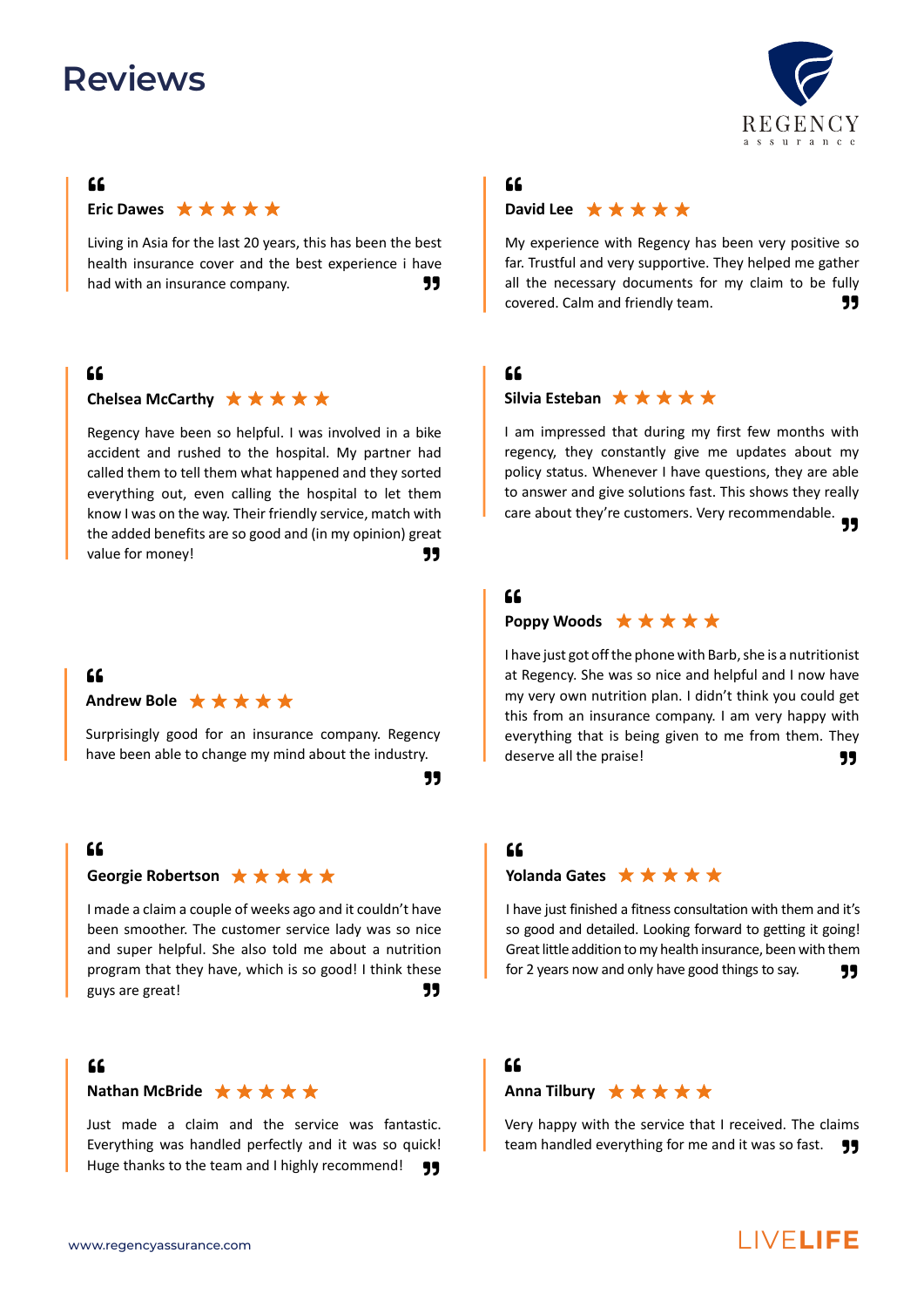#### $C$



Really great service, loads of additional benefits provided and an extremely professional team. Definate recommend. Have made a few claims so far, all just for GP visits but they have been paid quickly.  $\Box$ 

## $66$

#### **Hilarie Gutoskie** ★ ★ ★ ★ ★

Good experience with Regency, they are surprisingly attentive. I get a call every now and then from my account exec there asking how it is going and if there is anything he can help with. The team are completely in the zone. Whoever does the customer service training deserves a pay rise!!!!!!! QUOTE-RIGHT CONTROLLERIGHT OF THE SET OF THE SET OF THE SET OF THE SET OF THE SET O

#### $C$

#### Sandra Evans **★ ★ ★ ★ ★**

Never experienced as much ease when making a claim. Everything in the process was explained in detail and I was kept up to date constantly. Thanks Regency!

#### $66$

#### **Rebecca Wright** ★ ★ ★ ★ ★

Very nice people who helped me get my claim. They make everything so simple. Thank you! QUOTE-RIGHT

# $66$

#### Stephanie Gray **★ ★ ★ ★ ★**

These guys were brilliant! I don't know what they could have done better. Nice people to talk to over the phone and easy to claim. I've been using them for a number of years and their benefits are incredible. Doing the fitness one right now and it's showing results already. **99** 

# REGENCY assurance

# $C$

#### **Willem Nel** ★ ★ ★ ★ ★

Quick and super friendly, not to mention on the ball when it comes to claims. The few times I had issues these folks sorted it out immediately. Brilliant customer service too. Don't really get where all the negative reviews are coming from too? **39** 

#### $66$

#### **David Capriolo** ★ ★ ★ ★ ★

Well priced, good benefits, easy to apply. Have found Regency to be an overall good experience. Have only submitted one claim to date and it was paid quickly. Making a claim isnt too difficult and they did a bank transfer within a couple of days. QUOTE-RIGHT

# $f$

#### Sophie Turner **★ ★ ★ ★ ★**

Thank you Regency! Everything organized for me and all done very speedy. The lady that dealt with my claim was so polite and extremely detailed.  $\overline{\phantom{a}}$ 

# $66$

#### **Oliver Stevens** ★ ★ ★ ★ ★

Best service from an insurance company. Quick to respond and professional. QUOTE-RIGHT

# $C$

#### Alison Stubbs **★ ★ ★ ★ ★**

Recently used the fitness and nutrition benefits they include on the international health insurance. Very very good, the consultants are fantastic. Friendly, knowledgeable and give fantastic info. Am completely happy with the service. **99** 

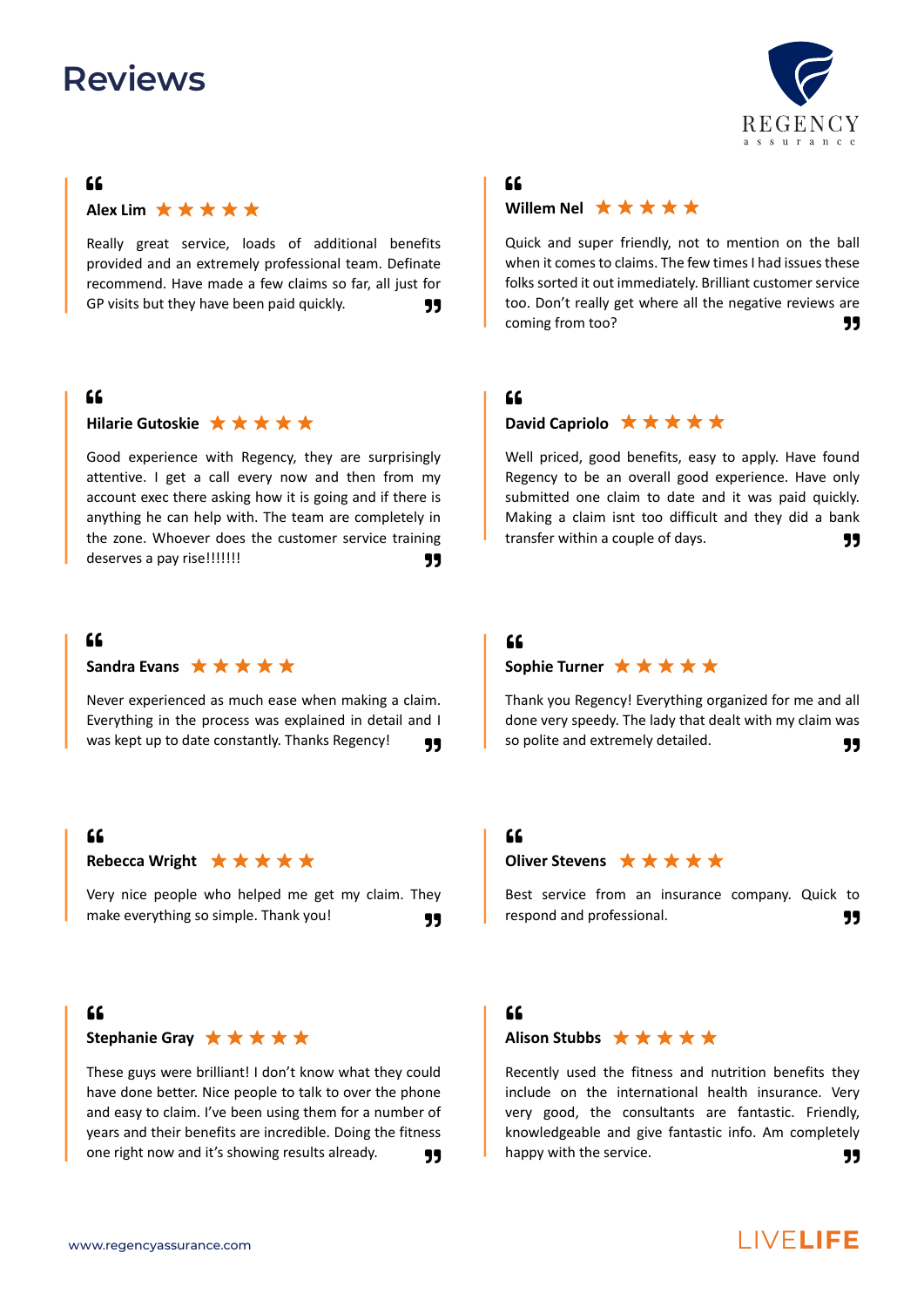# $C$

#### **James Mitchell**  $\star \star \star \star \star \star$

All round good service. Prompt replies and no problems when making a claim. One of my better insurance experiences.

## $C$

#### Peter Feige **★ ★ ★ ★ ★**

A massive thank you to all the medical staff at Regency for your support. You have helped me and my family through a stressful time and your professionalism is appreciated. **99** 

#### $66$



I want to say thank you to regency for the added benefits included in my health insurance plan. I am using the nutrition, fitness and counselling benefit frequently. The consultants are very knowleadgeable and experienced. I can already see the difference.  $\Box$ 

#### $\Omega$

Grant King  $\star \star \star \star \star$ 

Regency health insurance have simplified everything. The whole process went smoothly and getting reimbursed was easy. Well done to the team. **JJ** 

#### $C$

**Kenneth Chan** ★ ★ ★ ★ ★

I write to say thank you to the medical claims doctors at Regency. Your service is fantastic and your guidance and assistance over the last few months essential to my recovery. Thank you. **99** 

# $C$

#### **Daniel White** ★ ★ ★ ★ ★

Very responsive Great customer service, settled claim within a day, money in my bank account the next day7. Friendly, helpful and professional staff.  $\Box$ 

# $C$

#### Chris Houston  $\star \star \star \star \star$

Great benefits and service from regency expat health insurance. Now in my 6th year being covered by regency and am very happy with them. The price has been consistent and the response to claims always quick and painless. **Community Community Community Community Community Community Community Community Community** 

#### $f$

#### Anika Seles **★ ★ ★ ★ ★**

This is very excellent health cover. I am thanking the claims staff at regency for good support for my husband whilst he needs in hospital. Thank you.  $\overline{\phantom{1}}$ 

# $\Omega$

#### Stephen Hall  $\star \star \star \star \star$

Good company, great service, pay claims and are professional and courteous. I find the staff at regency health insurance to be helpful. **JJ** 

# $\epsilon$

### **Brigitte McCarthy** ★ ★ ★ ★ ★

They are very supportive, keep me updated with information and have lots of extra benefits. Needed coronavirus cover for my thailand visa which it has but also includes loads of great stuff. **99**